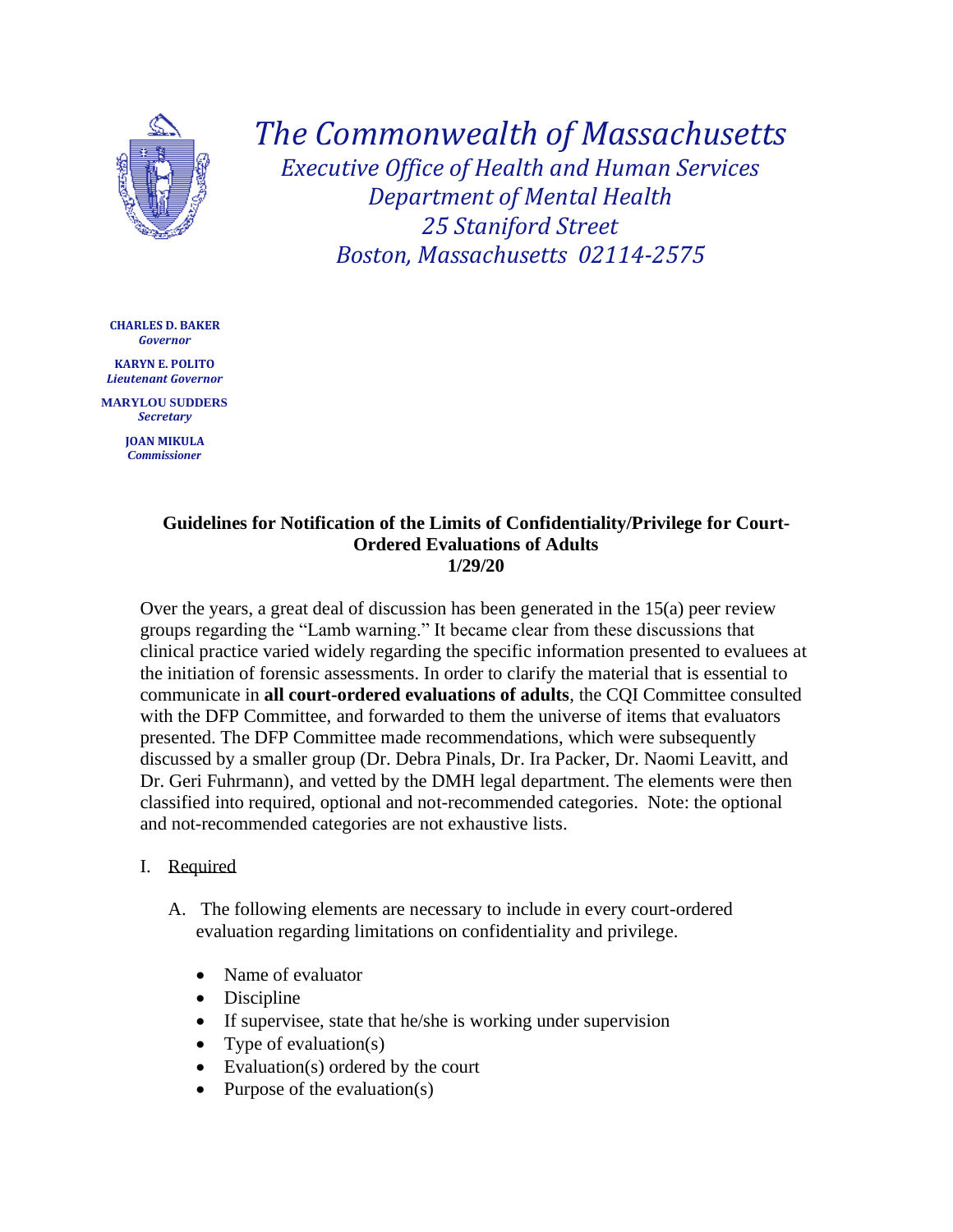- Information is not confidential and can be reported to the court
- You can decline to participate in whole or in part
- Clinician will file a written report regardless of the person's participation
- Clinician may provide oral testimony
- The result of the evaluation could be commitment for further evaluation or treatment in a psychiatric hospital (for sec. 15b, 15e, 16, 17, 18a, and sec. 12e evaluations) or to a substance abuse facility (for sec. 35 evaluations)
- B. For competence to stand trial evaluations (including cases where both competence to stand trial and criminal responsibility were requested) that the competency evaluation may be introduced into evidence at trial, if the defendant raises a mental state defense *(Commonwealth v. Harris* "…in cases going forward, a defendant should be specifically informed, when given the *Lamb* warnings, that the results of, and content of the report of, a competency evaluation may be used against him at trial should he decide to place his mental state at issue and offer evidence in support of that issue at trial.")

**Note**: In Dr. Pinals' 6/20/14 memo to all DFPs and CJCC2s she stated, "…forensic evaluators should include this information in their Lamb warnings in a manner that, in the judgment of the evaluator, the subject of the evaluation can best understand."

Potential wording: "This evaluation could be used against you should you raise mental health issues at trial."

C. For criminal responsibility evaluations:

The fact that information about the defendant's mental state may be used at trial should already have been disclosed during the discussion of purpose of the evaluation.

- D. Mandated Reporter/Duty to Protect Others/Duty to Prevent Self-harm
	- Children: MGL c.119 s.51A
	- Elders: MGL c.19A s.15
	- Disabled: MGL c.19C s.10
	- Duty to Protect Others: MGL c.123 s.36B
	- Self-harm:

**For psychologists**: MGL c.112 s.129A

**For social workers**: MGL c.112 s. 135A

**For physicians:** no statutory *requirement* that a physician take action to prevent self-harm, but MGL c. 233 s. 20B allows breach of confidentiality in these circumstances.

Potential wording: "I am mandated to report abuse or neglect of a child, an elder or a disabled person. I may also take action if I become concerned you will harm yourself or others."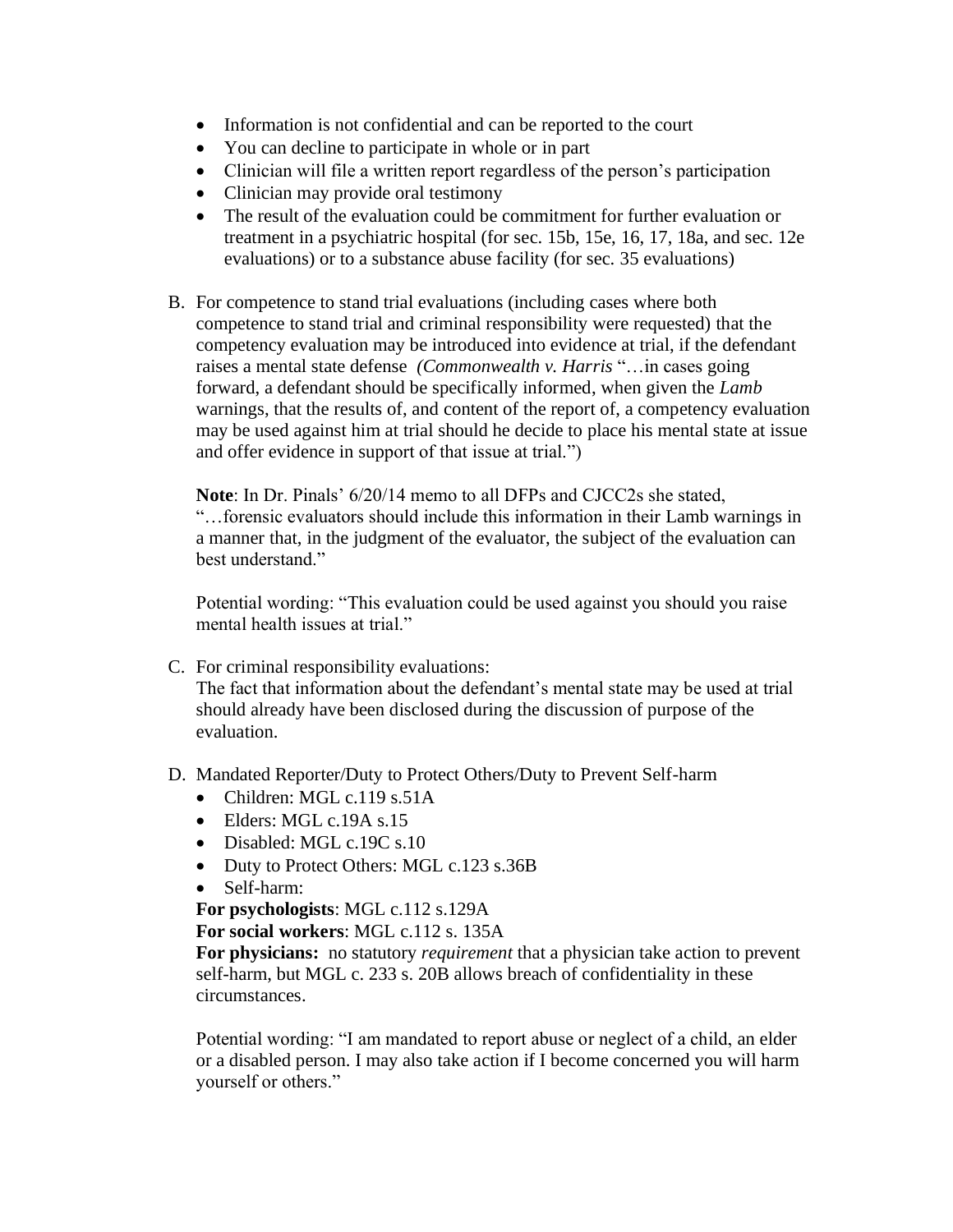E. The timing for delivering these warnings is discipline specific

## **For psychologists:** per 251 CMR 1.11

…If the client has come to the psychologist specifically for psychological evaluation, court ordered evaluation, or psychological testing, the client shall be informed about all confidentiality limitations before said evaluation or testing begins.

### **For social workers:** per 258 CMR 22

A social worker shall inform a client of the client's confidentiality rights and the limitations and exceptions to such rights…no later than the end of the first client encounter or professional consultation…unless sound professional practice dictates otherwise… Where the client is not informed of these confidentiality rights… at the first client encounter…the social worker shall also document the reasons for the delay…

**For psychiatrists**: No specific guidance in CMR; however, psychiatrists should inform evaluees of the limits of confidentiality per the American Academy of Psychiatry and Law (AAPL) Ethics Guidelines (2005): "At the beginning of a forensic evaluation, care should be taken to explicitly inform the evaluee that the psychiatrist is not the evaluee's 'doctor.'" Also, per the AAPL Practice Guideline for the Forensic Assessment - Section 5.2 (2015): "…evaluees must always be informed of the limits of confidentiality, the persons with whom the information will be shared, and the purpose of the interview. Evaluees may require frequent reminders of the limits of confidentiality during the course of an assessment, especially when multiple interviews are conducted over a prolonged period."

F. How many elements must an individual demonstrate s/he understands?

- the purpose(s) of the interview (including that it could be used for making recommendations about need for hospitalization)
- limits of privilege
- voluntariness

The evaluator need NOT ascertain the evaluee's understanding about mandated reporting/confidentiality limits. The mandated reporting/Tarasoff "warnings" are contained in statutes [noting that M.D.'s are not required by statute to give a warning about mandated reporting, but it is good practice nonetheless], and are not part of professional ethical standards. There is no provision in statute to discontinue obtaining information if the individual does not understand the warning and discloses abuse of protected populations, or intent to harm self or other.

However, for the "Harris" warning, there may be an issue of admissibility – this was not fully addressed in the case. The court wrote: "Thus, in cases going forward, a defendant should be specifically informed, when given the Lamb warnings, that the results of, and content of the report of, a competency evaluation may be used against him at trial should he decide to place his mental state at issue at trial and offer evidence in support of that issue at trial. *A person suffering from a mental condition may not otherwise fully comprehend the significance of the use to which the examination may be put*." [emphasis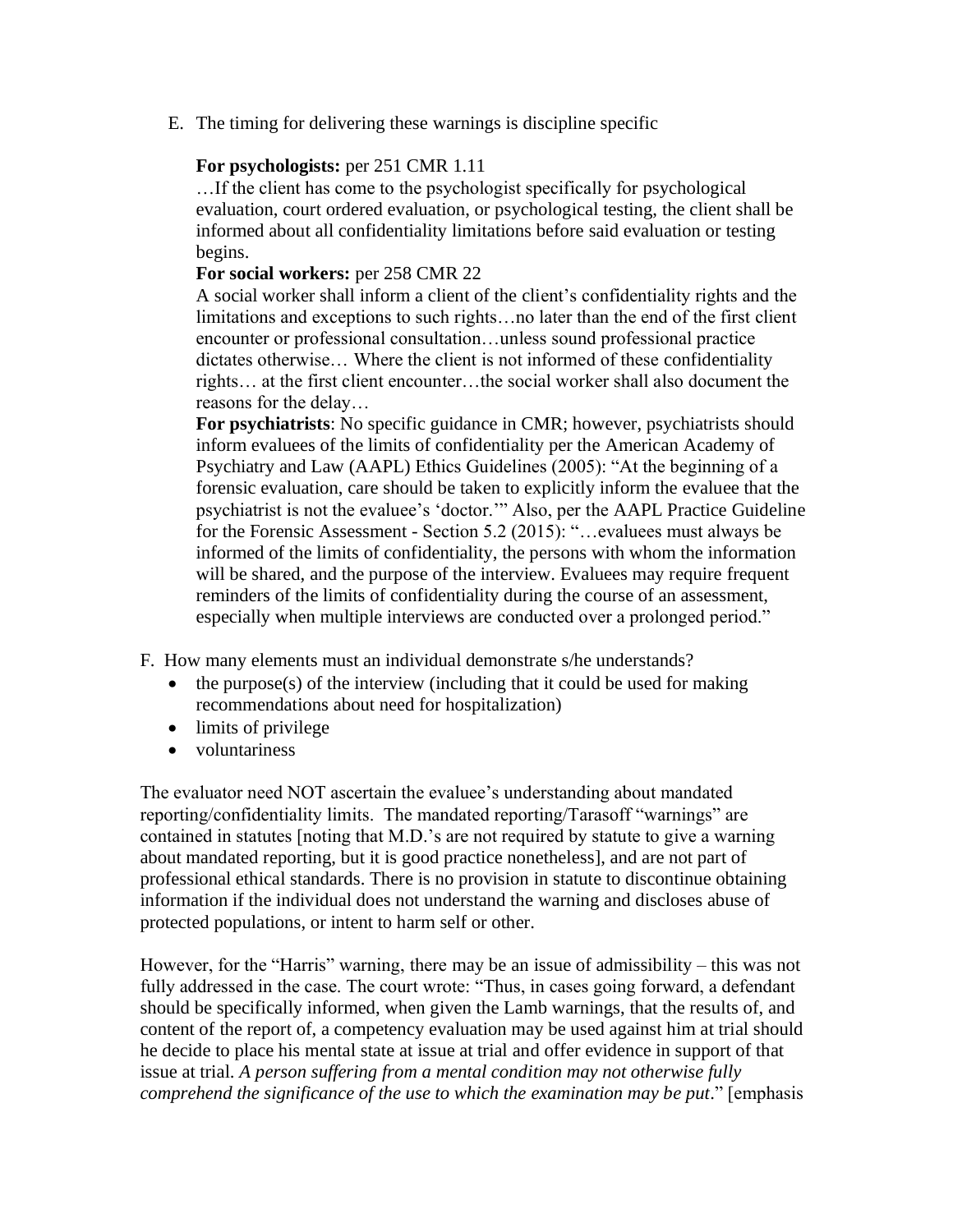added] This last sentence at least suggests that comprehension is important. In light of the ambiguity, the best practice would be to include a statement of whether the defendant understood that element too, but proceed nonetheless. If the defense attorney wants to contest any such testimony, they at least would have the relevant data.

- II. Optional (These elements do not pertain to the limits of confidentiality, but may be included.)
	- You can terminate the interview at any time
	- Length of commitment for treatment (e.g., up to 90 days for section 35)
	- Length of commitment if recommended for further evaluation (15b, 15e, 16a, 18)
	- Your participation could result in further evaluation outside a hospital (e.g. court clinic, jail)
	- The evaluator will provide an opinion and make recommendations to the court; the judge makes the final decision
	- A description of data clinician will use if you choose not to participate

# III. **NOT** recommended

- You have a right to have an attorney present (it is not a right-see Forensic Frequently Asked Questions dated 6/23/15 for further discussion of this issue)
- You have a right to refuse medication
- You have a right to refuse medication in a hospital except in emergencies
- Description of the types of emergencies that could engender forced medication
- Your participation could result in further evaluation at DMH or BSH**,** and description of the differences between DMH and BSH
- Description of dispositional options upon return to court (following further evaluation)
- Information about potential loss of FID card/license to carry

IV. Which limits of confidentiality should be explained to petitioners under ss.12 and 35, and other collateral sources?

Collateral sources (outside of the inpatient facility conducting the evaluation1, and not including the attorneys or the judge) should be informed that information provided will not be held confidentially, and could be used for the purposes of the evaluation (which should be described). Evaluators should request their consent to proceed. It is advisable, but not required, to provide more specific information about limits of confidentiality (i.e., mandated reporting/Tarasoff).

<sup>1</sup> This is based on the understanding that those working in the facility are aware of the limits of confidentiality, and information is shared among providers routinely. Similarly, legal professionals do not require our telling them about the limits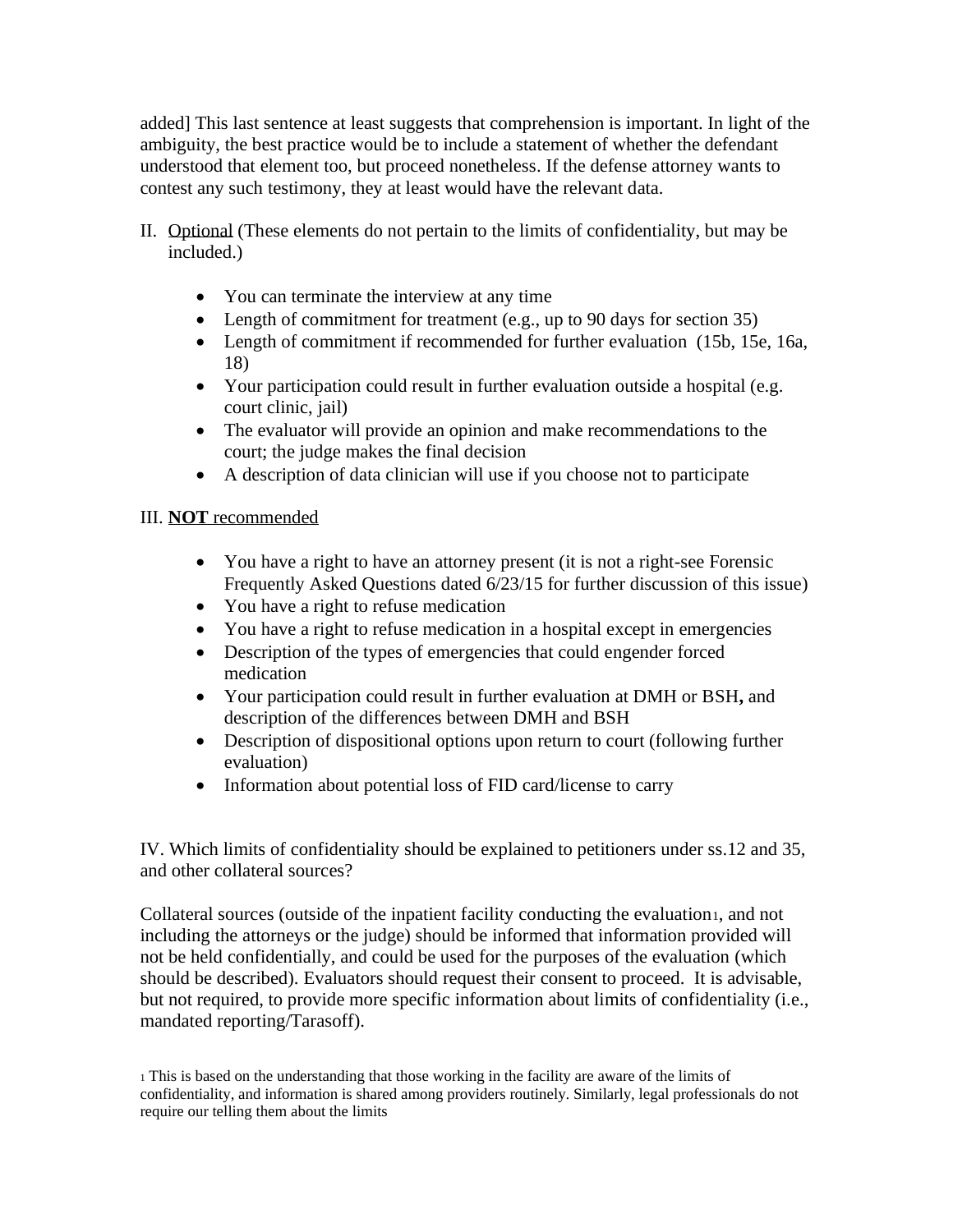It should also be noted, that unlike the situation with evaluees with whom we have a professional relationship to which confidentiality and privilege would attach, this is not the case with collateral sources. Nevertheless, Specialty Guidelines for Forensic Psychology (SGFP) state that:

"Forensic practitioners disclose to potential collateral sources information that might reasonably be expected to inform their decisions about participating that may include, but may not be limited to, who has retained the forensic practitioner; the nature, purpose, and intended use of the examination or other procedure; the nature of and any limits on privacy, confidentiality, and privilege; and whether their participation is voluntary."

AAPL Ethical Guidelines also state: "A forensic evaluation requires notice to the evaluee *and to collateral sources* [emphasis added] of reasonably anticipated limitations on confidentiality.

V. When contacting collaterals, what information can the evaluator reveal about the defendant (e.g., the current charges, information from the CARI)?

Evaluators can provide information about anything that is in the public record, or presented in open court, including: current charges, disposition, court date. It should be noted that we do not need to get the defendant's consent prior to contacting collaterals (other than individuals or entities who require authorization for release of information).

VI. If an evaluator proceeds with an assessment knowing that the evaluee does not comprehend the limits of confidentiality, isn't s/he violating the ethical duty to obtain informed consent?

There is no informed consent needed in a court-ordered forensic evaluation. Both forensic psychiatry and forensic psychology standards note this. The following is a quote from the AAPL ethical guidelines: "It is important to appreciate that in particular situations, such as court-ordered evaluations for competency to stand trial or involuntary commitment, neither assent nor informed consent is required." The SGFP includes the following statement: "If the examinee is ordered by the court to participate, the forensic practitioner can conduct the examination over the objection, and without the consent, of the examinee."

VII. For individuals who do not appear to understand the "Lamb" warning, why are there more safeguards for proceeding with an evaluation for criminal responsibility vs. competence to stand trial?

There are both practical and principled reasons for making a distinction. If a defendant is so impaired as to not understand the "Lamb" warning, it would not make sense to then discontinue the competence to stand trial evaluation. Competence is an issue that is not just in the domain of the defense, but case law indicates that judges also have a